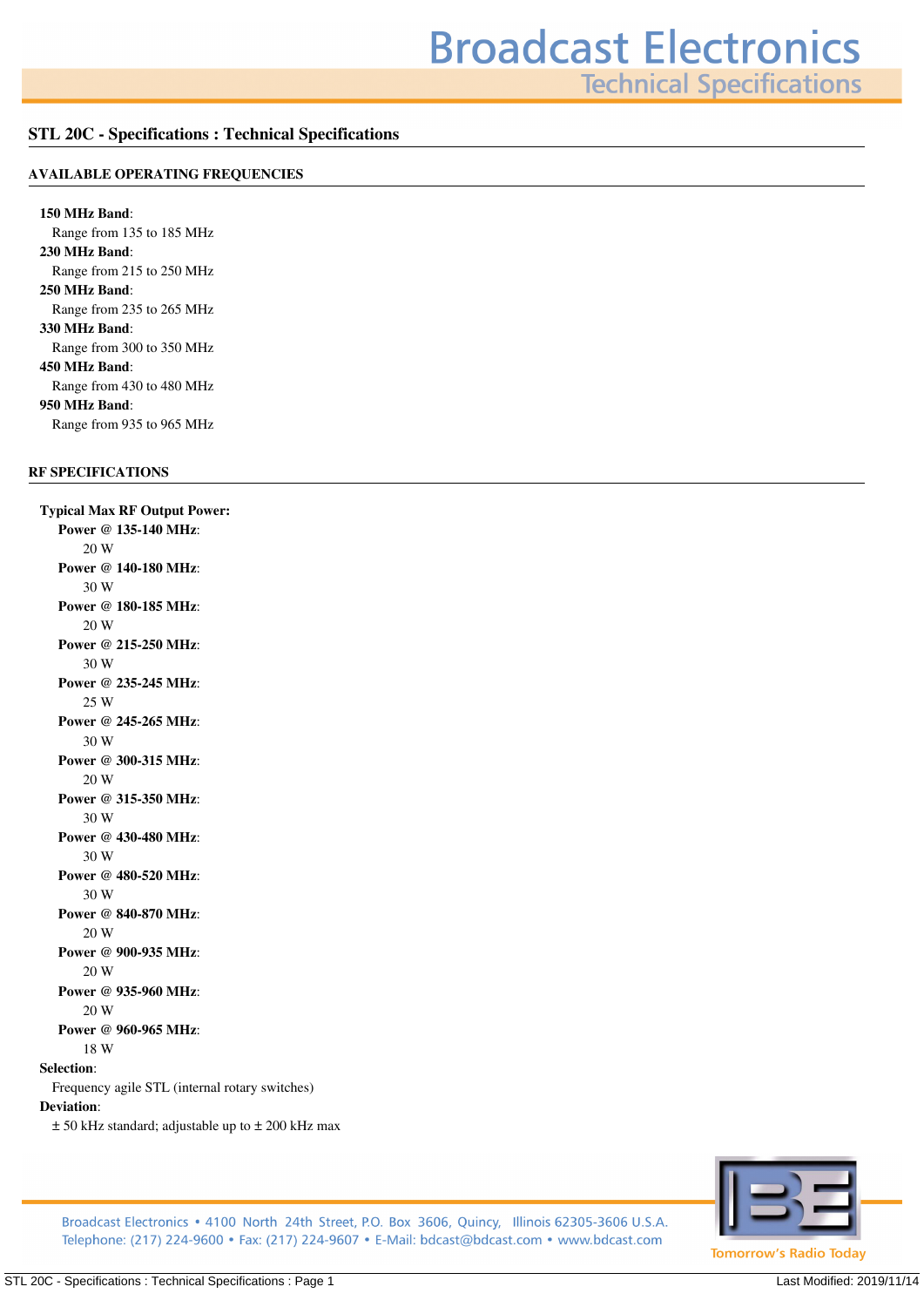# **Broadcast Electronics**

**Technical Specifications** 

**Stability over Operating Temperature range***: ± 0.0001%* **Agility and Accuracy (Models under 935 MHz): For frequencies divisible by 5 or 6.25 kHz***: ± 0.00004%* **For MOST frequencies NOT divisible by 5 or 6.25 kHz***: ± 0.00015%* **Agility and Accuracy (Models over 935 MHz): For frequencies divisible by 10 or 12.5 kHz***: ± 0.00004%* **For MOST frequencies NOT divisible by 10 or 12.5 kHz***: ± 0.00015%*

## **AUDIO SPECIFICATIONS**

#### **Modulation***:*

*Direct FM (synthesized)* **Type of technology to produce carrier***: Phase-locked loop (synthesized)* **Spurious Emission***: More than 60 dB below carrier* **RF Output Impedance***: 50 Ohm* **VSWR***: 1.5:1 at all phase angles into 50 Ohm load* **Mono Operation: Connector Type***: 15-pin D connector or external terminal strip* **Impedance***: Balanced 600 Ohms* **Level***: +8 dBm* **Audio Bandwidth***: 50 Hz to 15 KHz* **Pre-emphasis***: 0, 25, 50, and 75 µsec, user selectable* **Signal To Noise***: ≥74 dB, 75 µsec pre-emphasis, ±50 kHz deviation* **Frequency Response (50 Hz to 15 kHz)***: ±.05 dB* **Distortion***: ≤0.2% from 50 Hz to 190 kHz* **Subcarrier Inputs (Select up to two)***: 39 KHz, 67 KHz, 92 KHz, 110 KHz, 152 KHz, 185 KHz* **Composite Operation: Connector Type***: BNC connector, unbalanced Female* **Impedance***: 75 Ohms* **Level***: 3 Vpp for 100% modulation* **Audio Bandwidth***: 53 KHz*



Broadcast Electronics • 4100 North 24th Street, P.O. Box 3606, Quincy, Illinois 62305-3606 U.S.A. Telephone: (217) 224-9600 • Fax: (217) 224-9607 • E-Mail: bdcast@bdcast.com • www.bdcast.com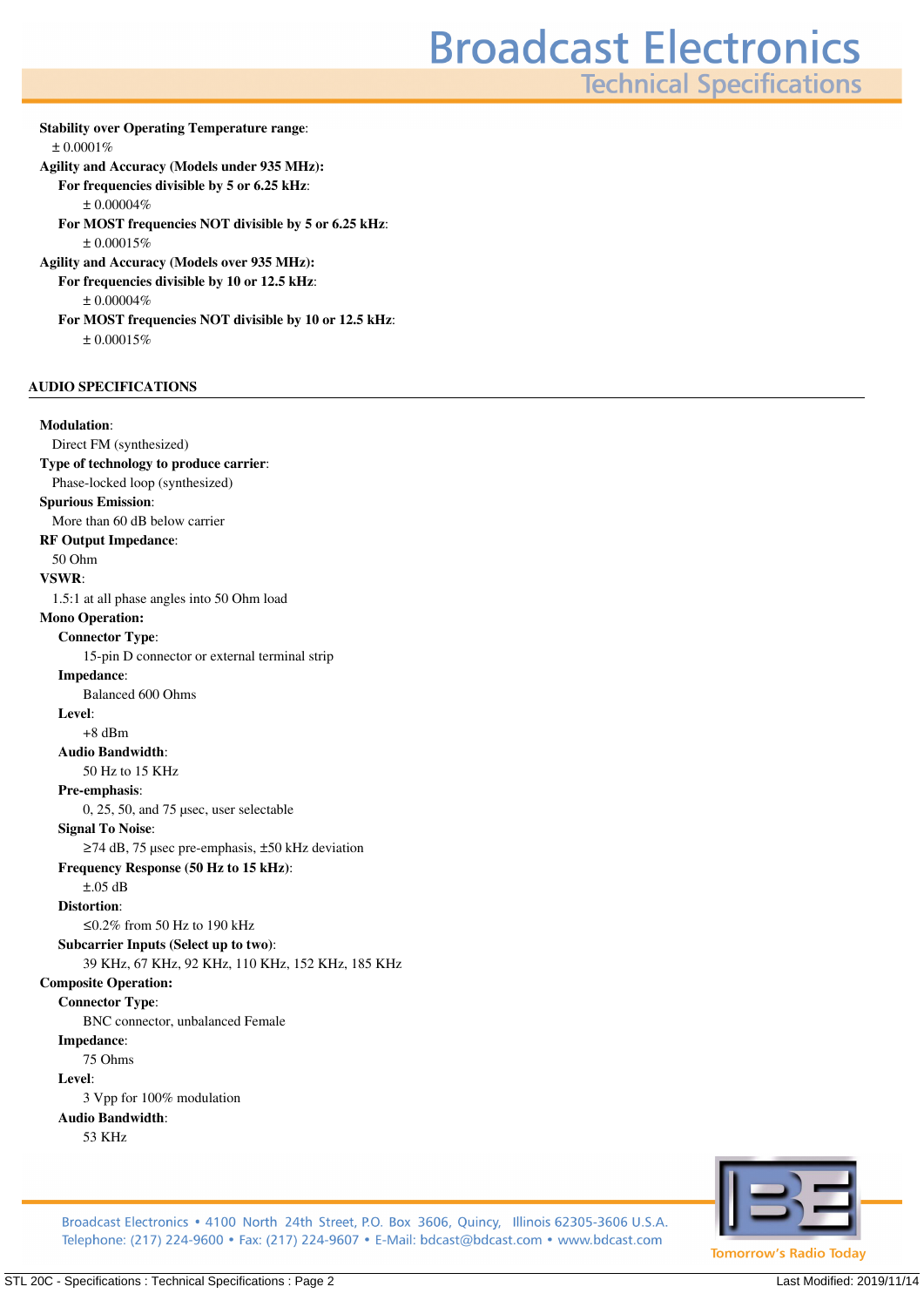**Technical Specifications** 

**Signal To Noise***: ≥74 dB, 75 µsec pre-emphasis, ±50 kHz deviation* **Frequency Response: 50 Hz to 53 kHz***: ±.05 dB* **53 kHz to 100 kHz***: ±.1 dB* **100 kHz to 190 kHz***: ±.2 dB* **Separation: 100 Hz to 1 kHz***: 50 dB min* **1 kHz to 15 kHz***: 55 dB min* **Distortion***: ≤0.2% from 50 Hz to 190 kHz* **Subcarrier Inputs (Select up to two)***: 92 KHz, 110 KHz, 152 KHz, 185 KHz* **Subcarrier Operation***: 3 Vpp for 10% injection, 5K Ohms unbalanced, BNC connectors*

# **MECHANICAL/PHYSICAL**

#### **Accessory Connector***:*

*15 pin D connector or external terminal bus board for external DC power, remote control, balanced mono line level input*

## **RF Connector***:*

*Type N female* **Cooling Requirements***: Install in well ventilated rack* **Airflow***: Internal flushing fan* **Dimensions (Unpacked)***: 3.5"H x 19"W x 15.5"D (8.9cm H x 48.3cm W x 39.4cm D)* **Weight (Unpacked)***: 9 lbs (4.1 kg)*

#### **ENVIRONMENTAL**

# **Operating Temperature***:*

*-20° C to +50° C* **Altitude***: 10,000 ft (3048m) max* **Humidity***: 95% maximum, non-condensing*

#### **ELECTRICAL**

#### **Voltage:***:*

*85-264 VAC; 47-63 Hz* **AC Operation***: 85-132 VAC or 176-264 VAC (manually switched internal linear supply), 50/60 Hz* **DC Operation***:*



Broadcast Electronics • 4100 North 24th Street, P.O. Box 3606, Quincy, Illinois 62305-3606 U.S.A. Telephone: (217) 224-9600 • Fax: (217) 224-9607 • E-Mail: bdcast@bdcast.com • www.bdcast.com